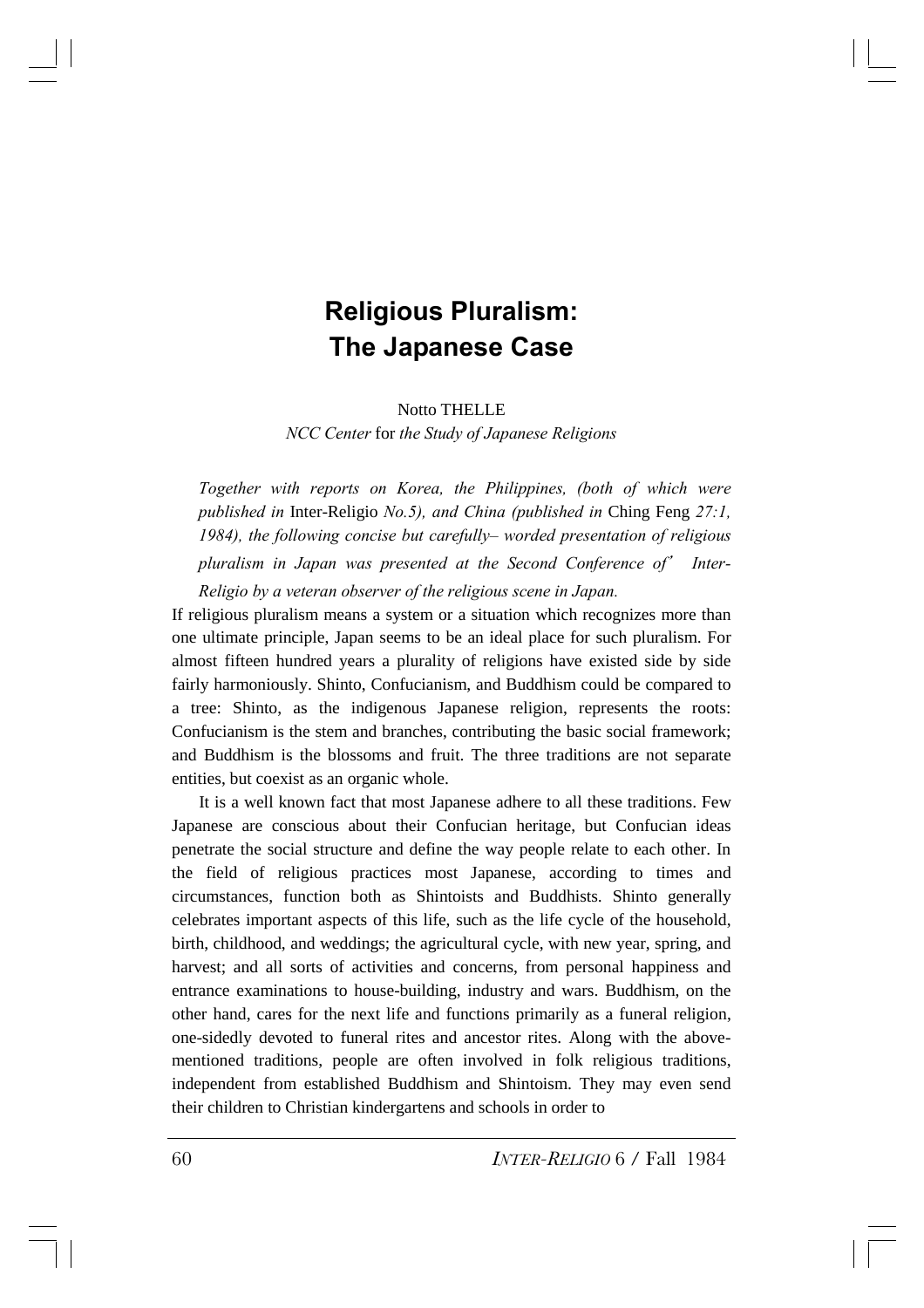give them a touch of Christianity. Christian wedding ceremonies are popular also among people who are unrelated to any church.

Certainly, Japan must be a paradigm of religious pluralism. At the present time there is no oppression of religions and ideologies; quite contradictory traditions are allowed not only to exist peacefully side by side, but even to propagate freely. It is, however, necessary to take a closer look at this type of pluralism. Japanese pluralism is not as simple as one is often led to believe. It has many faces and includes contradictory trends which complicate the image of harmony and peaceful coexistence.

The most characteristic attitude to religious pluralism is probably the unsophisticated and pragmatic Eastern wisdom that social harmony is the vital condition for a good life. This insight is often supported by a popular sentiment that relativizes all absolutes: there is no ultimate principle, only partial and relative expressions of truth. It may be expressed as a positive affirmation that all ways will ultimately lead to the top of Mount Fuji; anyone who claims absolute allegiance to one particular authority threatens the harmony. Or it may signify halfheartedness and lack of commitment: religion is of no ultimate concern. This often seems to be the case in the modern Japanese society, where religion plays only a peripheral role. Rather than religion, there are other more powerful forces and vital concerns which are constantly changing and molding the Japanese society. Religions have generally adapted themselves to this situation, and seem to have accepted their secondary role as passive supporters of the dominant forces in society.

Along with the emphasis on social harmony and the relativization of all absolutes, there is another, somewhat contradictory trend, which assimilates all other religious traditions into the ultimate truth represented by one particular faith. This is the most popular solution in Buddhist thought. Buddhism seems extremely tolerant towards other traditions. It has included almost the entire Indian pantheon; Chinese traditions have 'been assimilated; and in Japan the Shinto gods and innumerable local divinities and folk traditions have been included. When the Buddhist pioneers established their large temples, they received oracles expressing the consent of the local gods, who were then enshrined within the temple ground. This all-inclusive tolerance, however, is based upon a philosophical foundation which maintains the ultimate principle of Buddhism, and recognizes other faiths and practices merely as inferior expressions of the truth. According to the Buddhist philosophy of assimilation, Buddhas and bodhisattvas were regarded as the "original essence"  $($   $\ast$   $\star$ *honji*), while other powers and gods were merely secondary "trace manifestations" (垂 述 suijaku) and included as divine protectors of the Buddhist Dharma. One character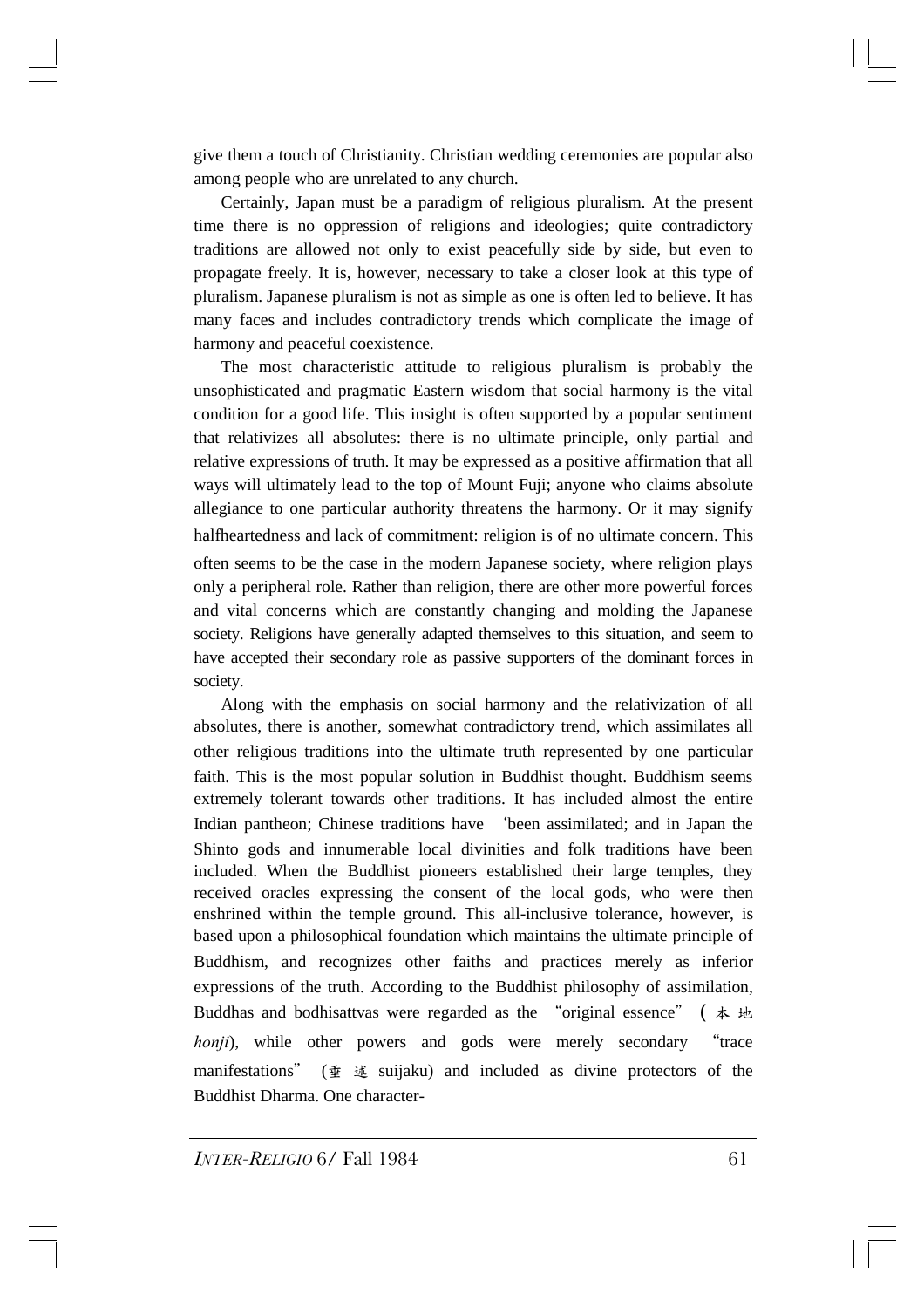istic example is the magnificent synthesis of Kukai (774–835), who established the supremacy of (Esoteric) Buddhism by demonstrating the inadequacy of all other doctrines, while at the same time integrating them into his system. $1$ 

A similar solution is found also within the Shinto tradition, notably the socalled Yoshida Shinto. It attempted to unify the various branches of Shinto, and included Buddhism as a secondary expression of Shinto.

Christianity has, of course, been the "trouble–maker" in this context, because it ignored the accepted rules of social harmony and tried to convert people to absolute allegiance to its principles. But also Japanese Christians found their version of assimilation, as they finally, in the 189 Os, managed to appreciate other religions as preparatory stages toward Christian faith. The theological and philosophical bases for such evolutionary theories have been questioned, but the attempt to relate other religions to Christianity in terms of preparation and fulfillment still seems to be the most popular solution of the problem.

The above-mentioned models have generally satisfied the need to solve the tension between the concern for religious ultimacy on the one hand, and the facts of religious pluralism on the other. It might be questioned, however, whether such solutions actually come to terms with the real situation. Expressed more bluntly: there is a certain extent of self–deceit in the attempts of various religions to combine ultimacy and pluralism. My contention is that there are in Japan other values and traditions of more ultimate character than religions, a primary concern under which a plurality of religions are allowed to coexist.

I have already referred to the unsophisticated acceptance of social harmony. Harmony might, in fact, be characterized as one of the ultimate virtues in Japan. It was proclaimed as the first point in the Seventeen Article Constitution of 604:

"Harmony is to be valued, and an avoidance of wanton opposition to be honored." This harmony was certainly a remarkable virtue, but was, on the other hand, built into a vertical social structure based on Confucian values. Seen from the standpoint of the common people, harmony easily becomes oppressive

"When the lord speaks, the vassal listens; when the superior acts, the inferior yields compliance."  $\frac{2}{\pi}$  From the point of view of religion, the concern for harmony radically weakens the ultimate meaning of religious truth. Views that endanger the social harmony have to be suppressed or neutralized. It is, therefore, characteristic that whenever religious groups have been persecuted in Japan, it was not caused by doctrine or philosophy as such, but primarily by the social and political implications of the doctrines. If political or social harmony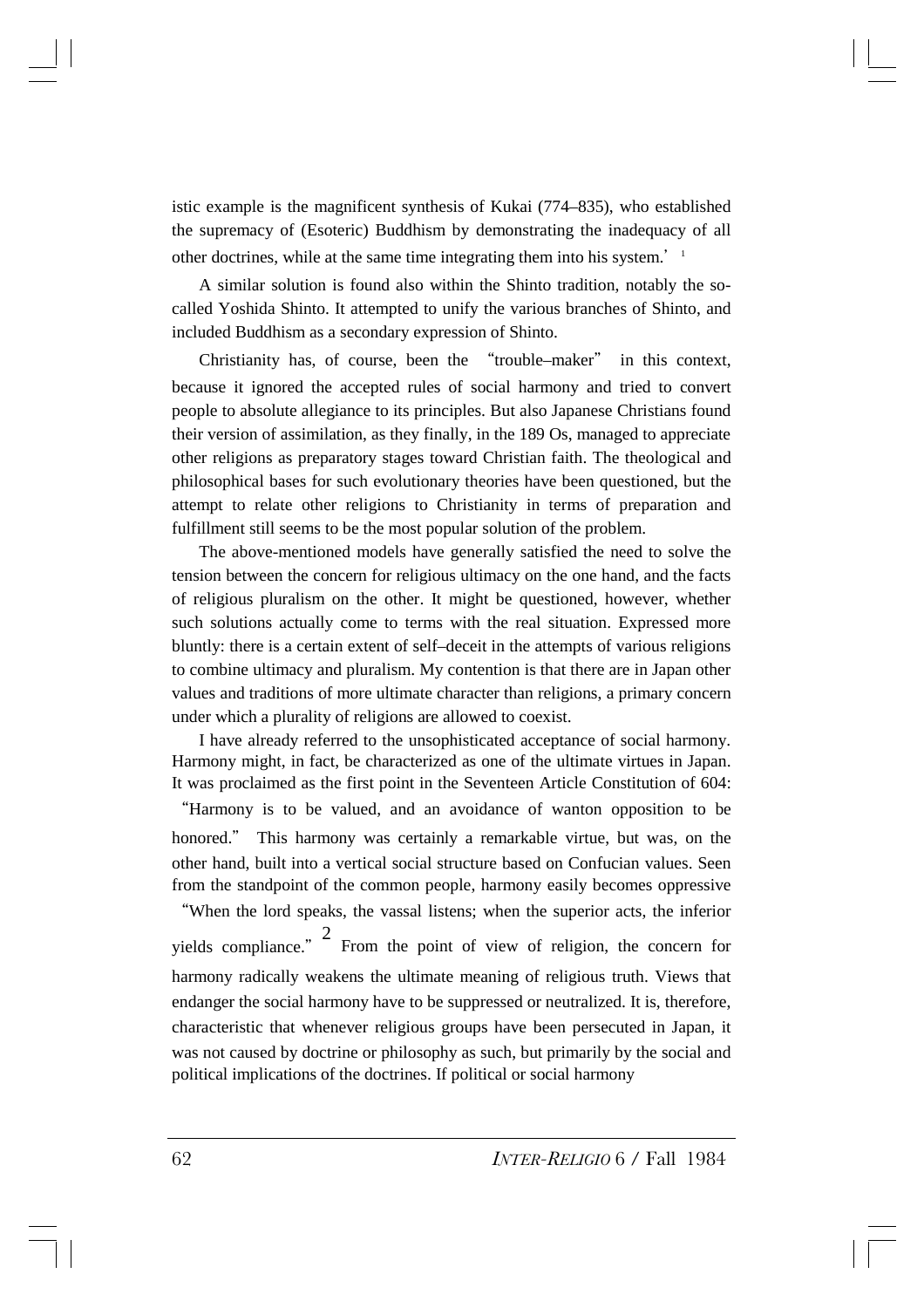was endangered, religions were forced to abandon their activities, change their ideas, and adapt themselves to the circumstances, or face suppression and reprisals.

The common-sense preference for social harmony over religious ultimates has often been strengthened by a nationalism which defines the state as the supreme concern of the people. Presently there is a clear constitutional separation between state and religion, and there seem to be few obstacles to religious freedom, so the problem may seem irrelevant. It has, however, been a crucial issue in the modern history of Japan, and there is no reason to believe that it will not again emerge as a threat to real pluralism.

The intimate relationship between state and religion in Japan goes back to prehistorical times. Actually, the very word for religious rituals, *matsurigoto,* was also used for statesmanship ( 祭政 ) Throughout the centuries religion has served the state and been utilized by the state. Buddhism was introduced from above as a state ritual. One of its important functions was expressed in the term 鎮護國家 *chingo kokka*, "to pacify and protect the nation" by prayer and the power of Buddha. "Protection of the state" (護國 gokoku) has been one of the most characteristic functions of Buddhism.

Whenever religion was suppressed on a larger scale, the reason was that it posed a threat to the suzerainty of the regime. In his attempt to unify the country in the late sixteenth century, after a century of civil wars, Oda Nobunaga found it is necessary to crush the power of Tendai Buddhism, burning the three thousand temples at Mount Hiei. The powerful centers of Shin Buddhism were defeated for similar reasons. And a few years later, in the early seventeenth century, Christianity was proscribed, oppressed, and almost completely extinguished because it allegedly served the territorial ambitions of the Portuguese and Spanish powers. At that stage Buddhism served as the loyal agent of the Tokugawa regime in its attempt to extinguish the "evil religion" of Christianity.

With the Meiji Restoration (1868) the government attempted to establish Shinto as a state cult, revering the gods and absolutizing the Emperor. This policy implied a reduction of the status of Buddhism, but the Buddhist leaders soon adapted themselves to the new situation and fervently offered their service to the state. Buddhist apologetics and service to the state were combined with consistent attacks on Christianity as incompatible with the national polity. Throughout the Meiji period (1868–1912) nationalism was a primary concern for Buddhist propagation, even at the cost of basic Buddhist doctrines. It is, for instance, characteristic that Buddhist leaders consistently supported the popular criticism of Christianity as unpatriotic and subversive. The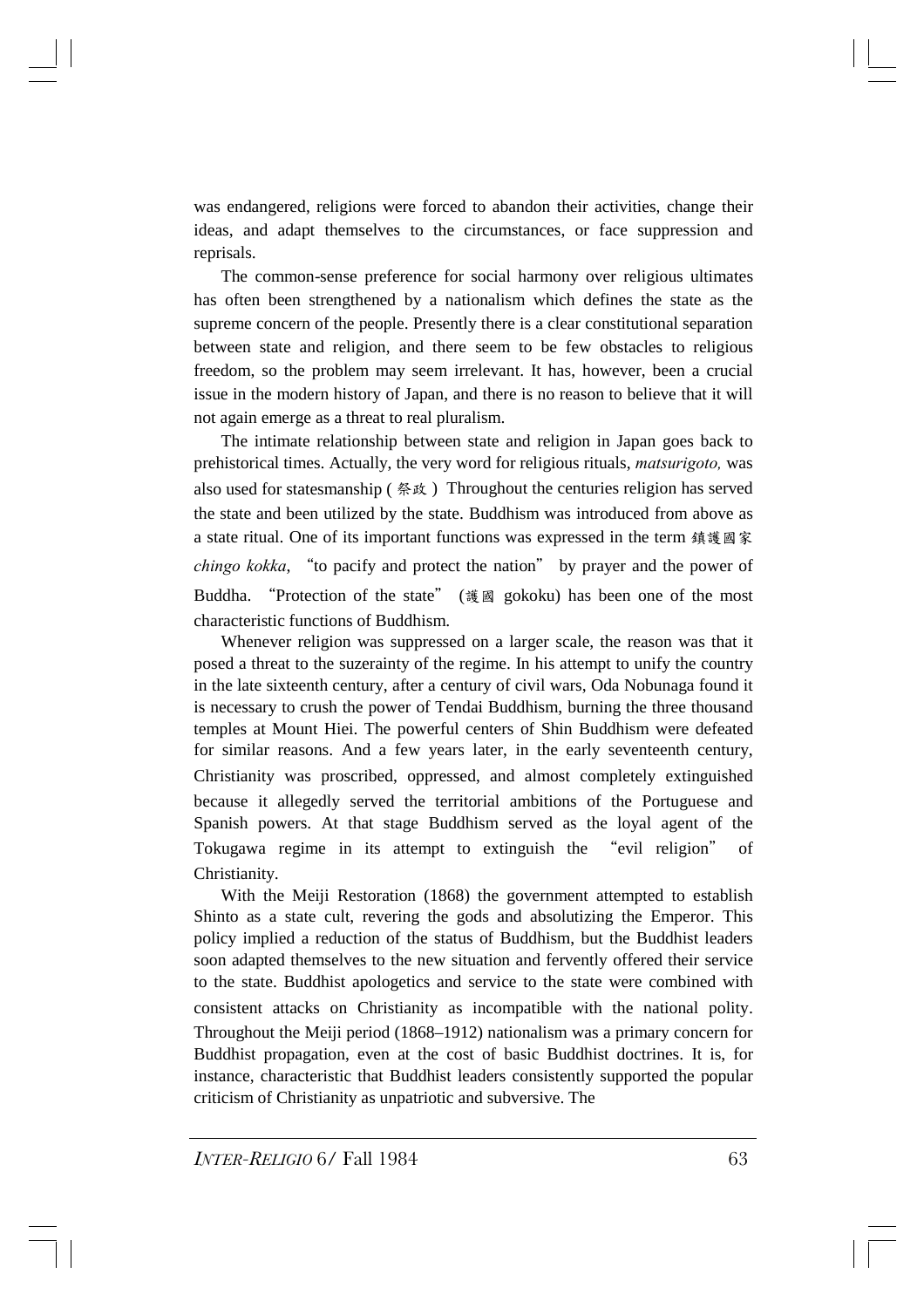common arguments were that the Christian faith in God as the supreme Lord, combined with its concern for universal values and indiscriminate love, contradicted loyalty towards the Emperor and other nationalistic priorities. It was, actually, Christians who from time to time had to remind the Buddhist leaders that Buddhism also stood primarily for universal values and that spiritual concerns were more vital in Buddhism than secular ones. Loyalty to the state and to the Emperor were of such ultimate character to Japanese Buddhists that some of their fundamental doctrines were forgotten, abandoned, or adapted to the circumstances.

The primacy of the state was expressed in a characteristic way by a Buddhist leader who discussed whether or not Christianity should be recognized. He described the relationship between state and religion as the warp and woof in the great "embroidered brocade of Yamato (Japan)." Hitherto Shinto, Confucianism, and Buddhism had sufficed as the religious woof, while Christianity had been excluded as destructive of the national warp. Since Christianity had now (in the  $1890'$ ) demonstrated its patriotic virtues, the time had come to include Christianity and even other religions, and thus add colors to the brocade; however, the absolute condition was still that the national warp should not be destroyed. The symbolism indicates that the state was of primary importance as the warp, while religious truth was acceptable as woof only insofar as it did not threaten the state.3

It is also worthwhile in this context to notice the ideological background of the Meiji Constitution (1889). The Japanese leaders felt the need for a spiritual basis for the Constitution. In Europe the constitutional system was the result of a long development, and religion (Christianity) had penetrated and unified the people. But they failed to find a similar spiritual foundation in Japanese religions. Buddhism still exerted a strong influence, but was about to decline; and Shinto, qua religion, failed to provide spiritual unification, even though it expounded the precepts of the ancestors. The conclusion was that only the Imperial Household could be the spiritual axis of the Japanese people

The development after the 189 Os reveals clearly the power of nationalism and the Emperor system. Whatever was antagonistic to these ultimacies was stigmatized as subversive and dangerous. Most religions adapted themselves to the dominant ideas. Buddhism has always tended to identify itself with the existing regimes; the main streams of Christianity became increasingly nationalistic, and cooperated positively with Buddhism and Shinto in the front against "dangerous thoughts," primarily Marxism, anarchism, and whatever threatened the national unity and morality. Religions and ideologies which were